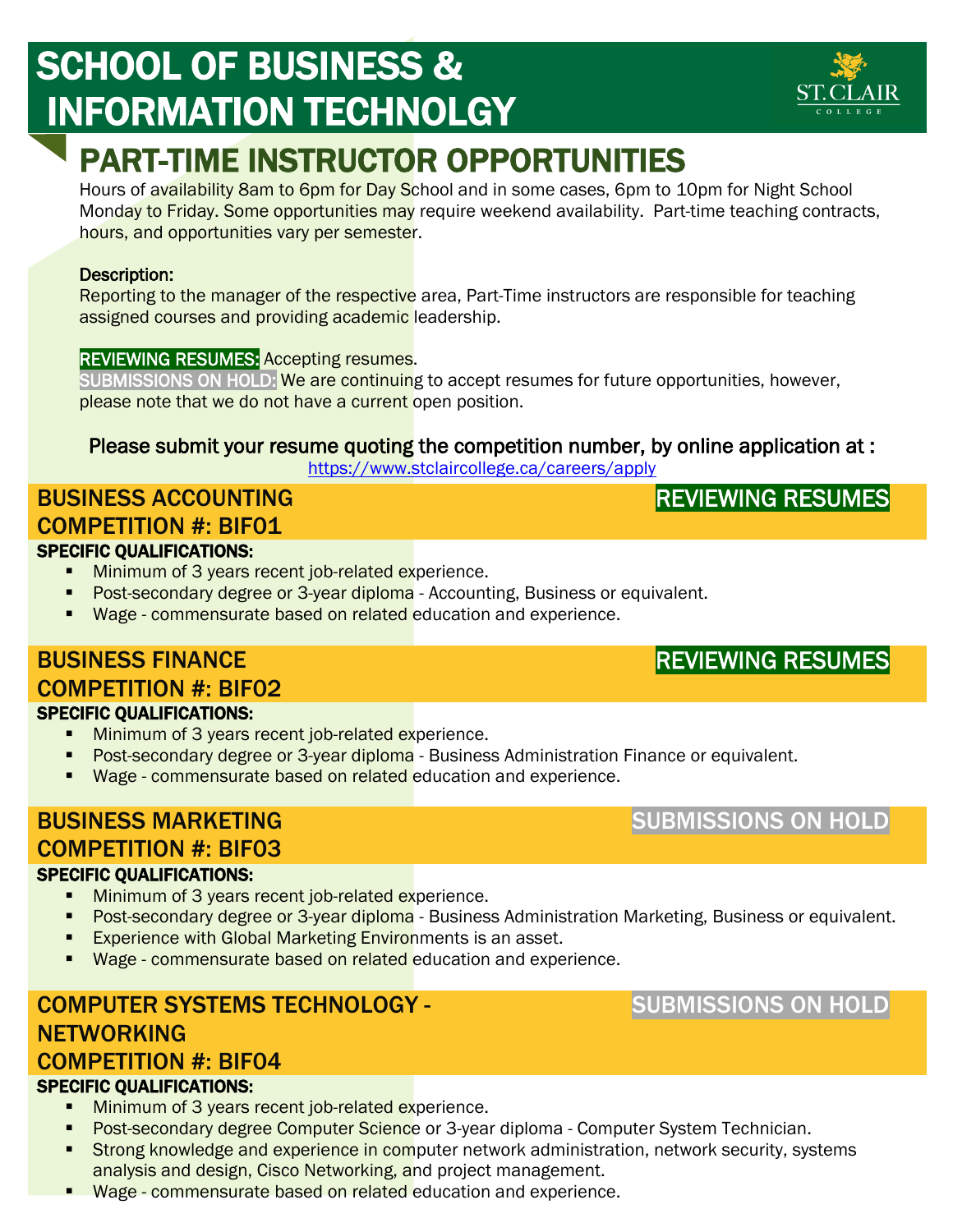## DATA ANALYTICS COMPETITION #: BIF05

### SPECIFIC QUALIFICATIONS:

- Minimum of 3 years recent job-related experience.
- Post-secondary degree or 3-year diploma Computer Science, Computer Engineering, Information Technology, Mathematics, Statistics, or a closely related discipline.
- **Proficient in advanced Excel, SQL, R, Python and can create complex queries.**
- Ability to understand the nuances of web data sources and internal data sources and how they can impact insights.
- **Wage commensurate based on related education and experience.**

## ESPORTS ADMINISTRATION & ENTREPRENEURSHIP COMPETITION #: BIF06

### SPECIFIC QUALIFICATIONS:

- **Minimum of 3 years recent job-related experience.** 
	- **Experience of esports & gaming is an asset.**
	- Post secondary degree Business or 3-year diploma Esports Administration or equivalent.
	- Wage commensurate based on related education and experience.

## GENERAL BUSINESS COMPETITION #: BIF07

### SPECIFIC QUALIFICATIONS:

- **Minimum of 3 years recent job-related experience.**
- **Post-secondary degree or 3-year diploma** Business Administration or equivalent.
- **Wage commensurate based on related education and experience.**

### HUMAN RESOURCES MANAGEMENT COMPETITION #: BIF08 SPECIFIC QUALIFICATIONS:

- **Minimum of 3 years recent job-related experience.**
- **Post-secondary degree or 3-year diploma** Business, Human Resources or equivalent.
- Additional professional designation/certification such as CHRP/CHRL/CHRE is an asset.
- **Wage commensurate based on related education and experience.**

## INTERNATIONAL BUSINESS MANAGEMENT - LOGISTICS SYSTEMS COMPETITION #: BIF09 SPECIFIC QUALIFICATIONS:

- **Minimum of 3 years recent job-related experience.**
- **Post-secondary degree or 3-year diploma** Business or equivalent.
- Additional designation/certification in CIFFA, CTSC, FITT/CITP is considered an asset.
- Wage commensurate based on related education and experience.

## REVIEWING RESUMES

REVIEWING RESUMES

REVIEWING RESUMES

## REVIEWING RESUMES

REVIEWING RESUMES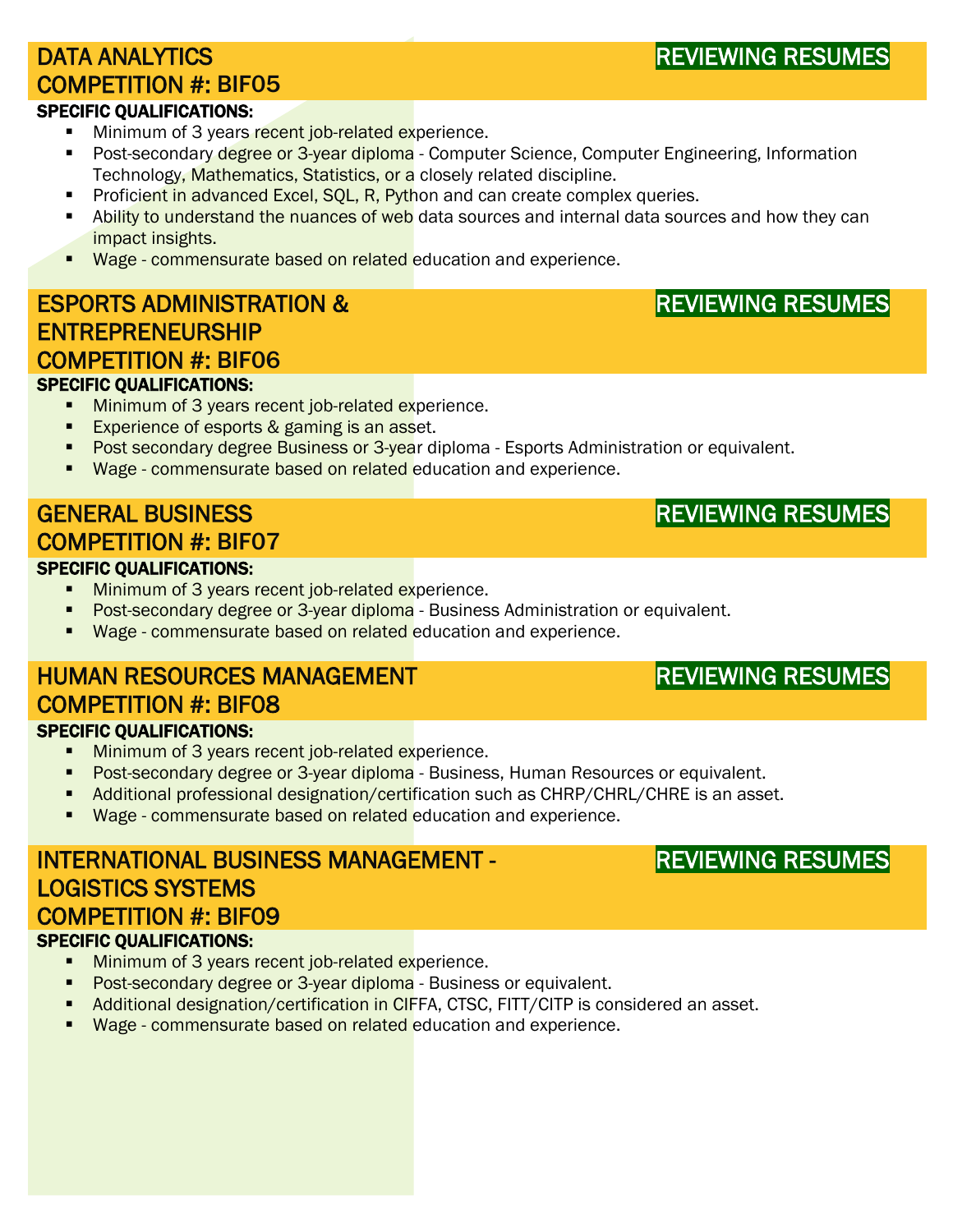## INTERNET APPLICATION & WEB **DEVELOPMENT** COMPETITION #: BIF10

### SPECIFIC QUALIFICATIONS:

- Minimum of 3 years recent job-related experience.
- **Post-secondary degree in Computer Science or 3-year diploma Internet Applications and Web** Development or Mobile Applications Development.
- **EXPERIAT Change Transform School School Service Correlation** COO) Programming and related Integrated Development Environments (IDE) like Visual Studio Code; Understanding of software architectures like MVC and their implementation using current software development best practices (i.e. version control, dependency managers, unit/integration testing); Specific GUI development skills (HTML/CSS and UX design); Experience with various relational database systems (MySQL / MSSQL); Knowledge and experience with PHP and related frameworks, such as Laravel, considered an asset; Experience with topics such as networking and cloud administration considered an asset.
- **Specific Skills: JavaScript; C# / ASP.NET; PHP; SQL.**
- **Wage commensurate based on related education and experience.**

## LAW COMPETITION #: BIF11

## REVIEWING RESUMES

### SPECIFIC QUALIFICATIONS:

- **Minimum of 3 years recent job-related experience.**
- Relevant post-secondary degree in law.
- **LLP** is an asset.
- Wage commensurate based on related education and experience.

## MOBILE APPLICATIONS DEVELOPMENT COMPETITION #: BIF12

SUBMISSIONS ON HOLD

### SPECIFIC QUALIFICATIONS:

- Minimum of 3 years recent job-related experience.
- **Post-secondary degree in Computer Science or 3-year diploma Mobile Applications Development.**
- Knowledge of PHP and Java.
- **Must have a strong understanding of relational database systems, OOP, and related development** technologies including dependency managers, unit testing, and version control.
- Must be competent in advanced Java topics including networking, multi-threading, database management and GUI software development using JavaFX.
- **Experience with PHP MVC frameworks such as Laravel will be considered an asset.**
- **Wage commensurate based on related education and experience.**

# OFFICE ADMINISTRATION – EXECUTIVE COMPETITION #: BIF13 SPECIFIC QUALIFICATIONS:

## SUBMISSIONS ON HOLD

- **Minimum of 3 years recent job-related experience.**
- **Post-secondary degree or 3-year diploma** Business or equivalent.
- Wage commensurate based on related education and experience.

REVIEWING RESUMES